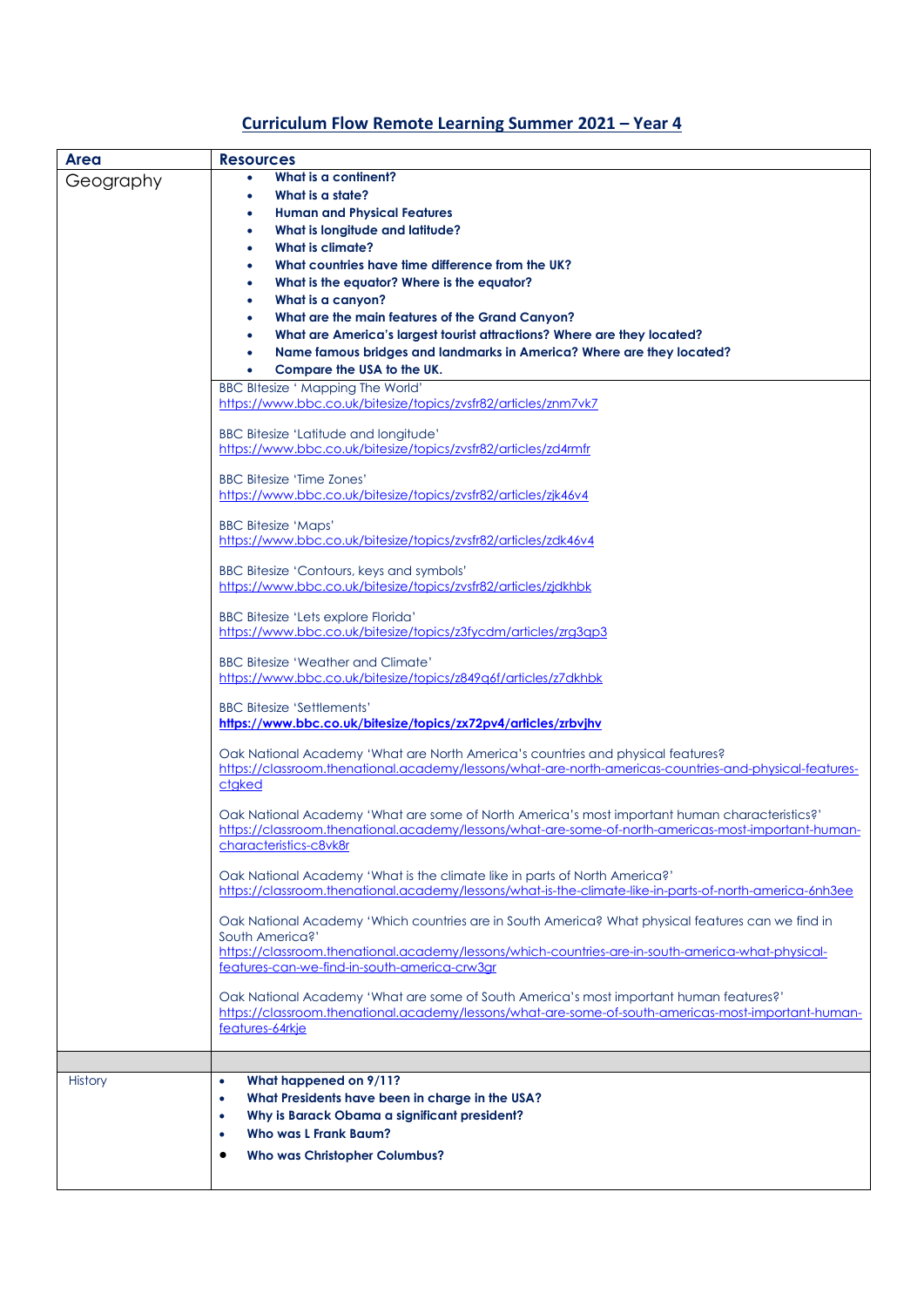|         | Oak National Academy 'The story of Christopher Columbus?'<br>https://classroom.thenational.academy/lessons/the-story-of-christopher-columbus-6wu34c                                                                                                                                                                                                                                                                                                                                                                            |
|---------|--------------------------------------------------------------------------------------------------------------------------------------------------------------------------------------------------------------------------------------------------------------------------------------------------------------------------------------------------------------------------------------------------------------------------------------------------------------------------------------------------------------------------------|
| Science | How do plants and animals adapt to suit their environment?<br>$\bullet$<br>What do their habitats looks like?<br>$\bullet$<br>What is it like in Death Valley?<br>۰<br>Why is the Sequoia tree so tall?<br>۰<br>What is a biome?<br>$\bullet$<br>Year 3 catch up - Rocks<br>Compare and group together different kinds of rocks based on their appearance and their physical<br>۰<br>properties.<br>Describe how fossils are formed.<br>$\bullet$<br>Recognise that soils are made from rocks and organic matter.<br>$\bullet$ |
|         | <b>BBC Bitesize 'What is a plant?'</b><br>https://www.bbc.co.uk/bitesize/topics/zy66fa8/articles/zcinp39<br>BBC Bitesize 'What does a plant need to live?'<br>https://www.bbc.co.uk/bitesize/topics/zy66fg8/articles/zcmtk2p                                                                                                                                                                                                                                                                                                   |
|         | BBC Bitesize 'What are the requirements for plant growth?'<br>https://www.bbc.co.uk/bitesize/topics/zy66fg8/articles/z98jpbk<br>BBC Bitesize 'How do ecosystems work?'<br>https://www.bbc.co.uk/bitesize/topics/zbnnb9q/articles/z2pqfcw<br>BBC Bitesize 'What is adaptation?'                                                                                                                                                                                                                                                 |
|         | https://www.bbc.co.uk/bitesize/topics/zvhhvcw/articles/zxg7y4j<br>BBC Bitesize 'How are fossils made?'<br>https://www.bbc.co.uk/bitesize/topics/z9bbkqt/articles/z2ym2p3<br>BBC Bitesize 'What can we learn from fossils?'<br>https://www.bbc.co.uk/bitesize/topics/z9bbkqt/articles/z22g7p3                                                                                                                                                                                                                                   |
|         | BBC Bitesize 'What is soil made from?'<br>https://www.bbc.co.uk/bitesize/topics/zjty4wx/articles/ztvbk2p<br>BBC Bitesize 'What is a rock?'<br>https://www.bbc.co.uk/bitesize/topics/z9bbkqt/articles/zsgkdmn                                                                                                                                                                                                                                                                                                                   |
|         | <b>BBC Bitesize 'Biomes'</b><br>https://www.bbc.co.uk/bitesize/topics/z849q6f/articles/zvsp92p<br>Oak National Academy 'What are the Earth's biomes?'<br>https://classroom.thenational.academy/lessons/what-are-the-earths-biomes-6wrk2r                                                                                                                                                                                                                                                                                       |
|         | Oak National Academy 'Where are the Earth's biomes?'<br>https://classroom.thenational.academy/lessons/where-are-the-earths-biomes-6xjk4t<br>Oak National Academy 'What affects an ecosystem?'<br>https://classroom.thenational.academy/lessons/what-affects-an-ecosystem-crw38c<br>Oak National Academy 'How do plants adapt to different environments?'                                                                                                                                                                       |
|         | https://classroom.thenational.academy/lessons/how-do-plants-adapt-to-different-environments-6xj3jr<br>Oak National Academy 'How is igneous rock formed?'<br>https://classroom.thenational.academy/lessons/how-is-igneous-rock-formed-70v66r<br>Oak National Academy 'How is metamorphic rock formed?'<br>https://classroom.thenational.academy/lessons/how-is-metamorphic-rock-formed-c4uk8d                                                                                                                                   |